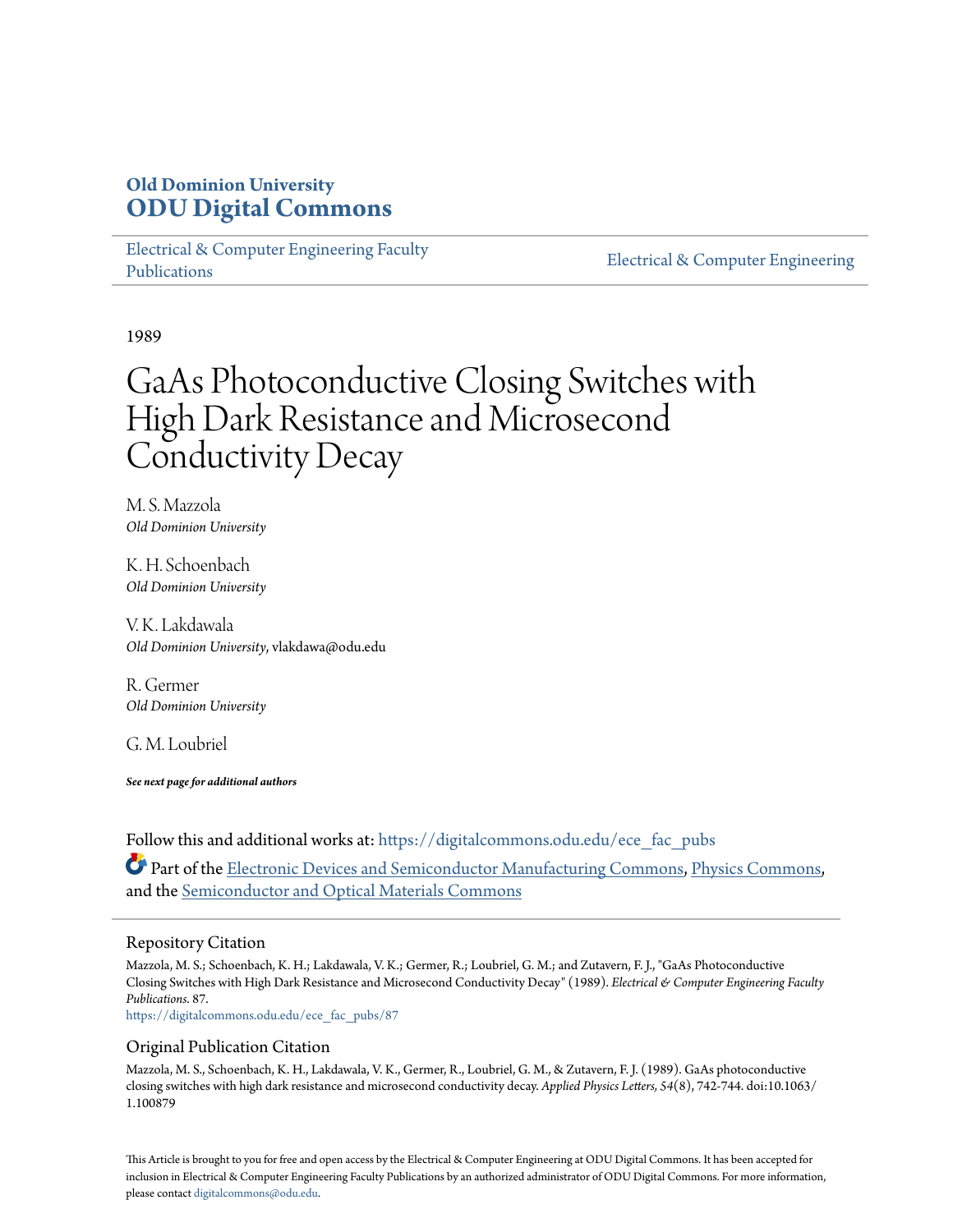#### **Authors**

M. S. Mazzola, K. H. Schoenbach, V. K. Lakdawala, R. Germer, G. M. Loubriel, and F. J. Zutavern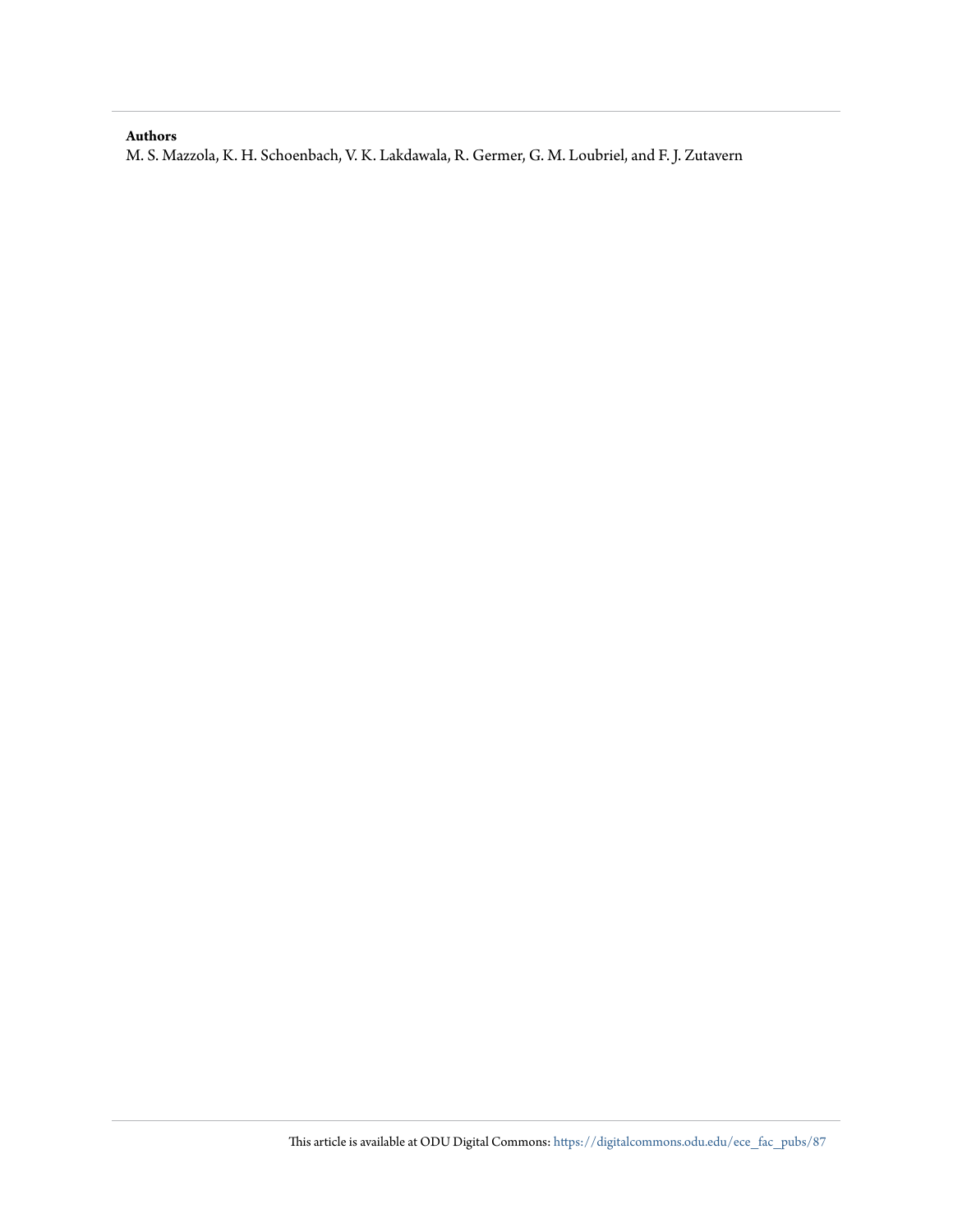### **GaAs photoconductive closing switches with high dark resistance and microsecond conductivity decay**

[M. S. Mazzola,](http://aip.scitation.org/author/Mazzola%2C+M+S) [K. H. Schoenbach,](http://aip.scitation.org/author/Schoenbach%2C+K+H) [V. K. Lakdawala,](http://aip.scitation.org/author/Lakdawala%2C+V+K) and [R. Germer](http://aip.scitation.org/author/Germer%2C+R)[G. M. Loubriel](http://aip.scitation.org/author/Loubriel%2C+G+M) and [F. J. Zutavern](http://aip.scitation.org/author/Zutavern%2C+F+J)

Citation: [Appl. Phys. Lett.](/loi/apl) **54**, 742 (1989); doi: 10.1063/1.100879 View online: <http://dx.doi.org/10.1063/1.100879> View Table of Contents: <http://aip.scitation.org/toc/apl/54/8> Published by the [American Institute of Physics](http://aip.scitation.org/publisher/)

# **Applied Physics**

Save your money for your research. It's now FREE to publish with us no page, color or publication charges apply.

If your article has the potential to shape the future of applied physics, it BELONGS in **Applied Physics Letters**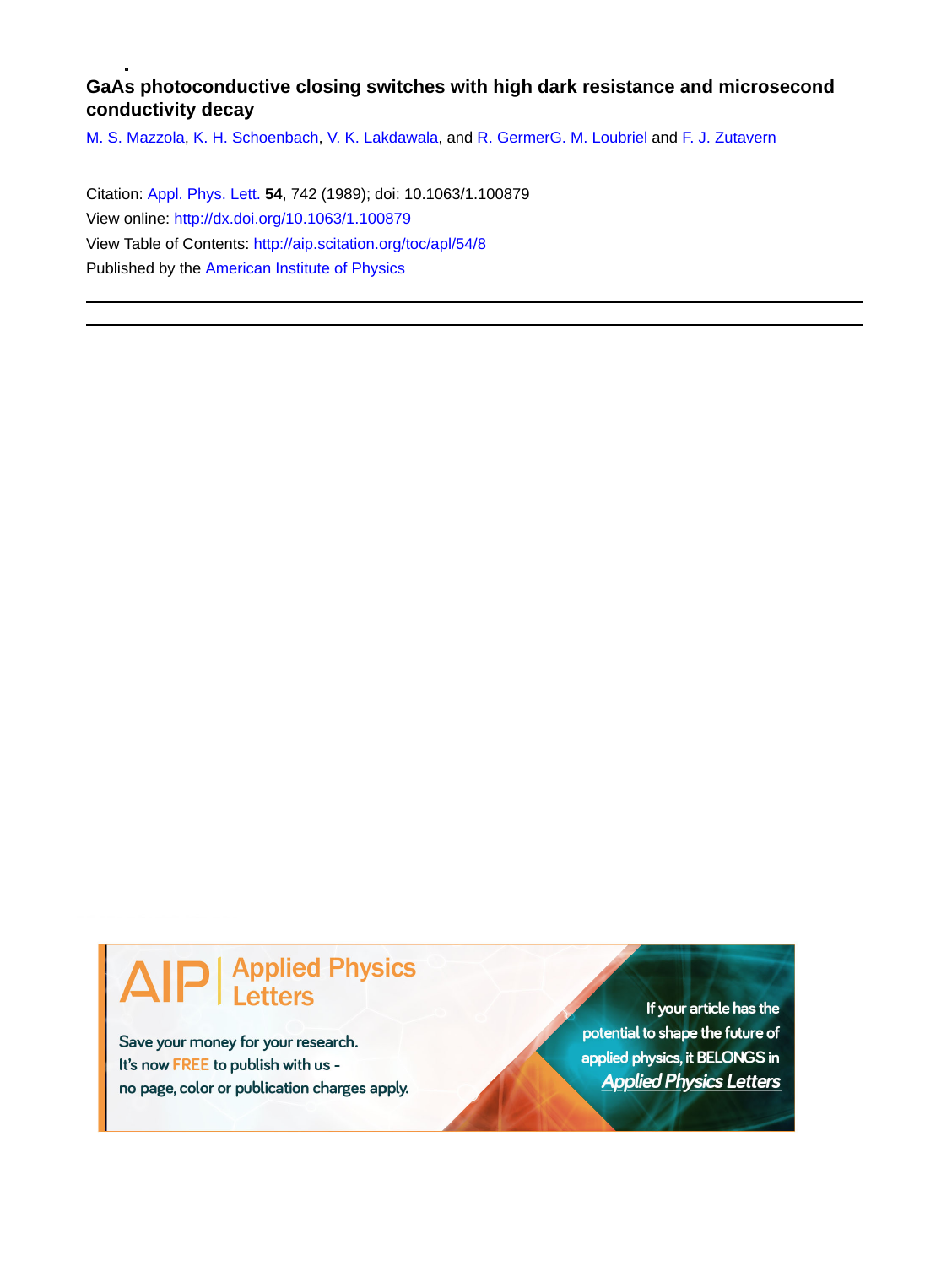## **GaAs photoconductive ciosing switches with high dark resistance and microsecond conductivity decay**

M. S. Mazzola, K. H. Schoenbach, V. K. Lakdawala, and R. Germer<sup>a)</sup> *Department of Electrical and Computer Engineering, Old Dominion University, Norfolk. Virginia 23529-0246* 

G. M. Loubriel and F. J. Zutavern *Sandia National Laboratories, Albuquerque. New Mexico 87185* 

(Received 19 October 1988; accepted for publication 6 December 1988)

Silicon-doped n-type gallium arsenide crystals, compensated with diffused copper, were studied with respect to their application as photoconductive, high-power closing switches. The attractive features of GaAs:Cu switches are their high dark resistivity, their efficient activation with Nd:YAG laser radiation, and their microsecond conductivity decay time constant. In our experiment, electric fields as high as  $19 \text{ kV/cm}$  were switched, and current densities of up to 10  $kA/cm<sup>2</sup>$  were conducted through a closely compensated crystal. At field strengths greater than approximately 10 kV /cm, a voltage "lock-on" effect was observed.

Photoconductive semiconductor switches are commonly used as jitter-free, low inductance switches for pulsed power applications. I A readily available photoconductive switch material is semi-insulating GaAs. This material has a large electron mobility which at room temperature is about as large as that for cryogenic silicon.<sup>2</sup> Its dark resistivity is in the range of  $10^7 \Omega$  cm, which compares favorably to that of Si ( $10<sup>4</sup> \Omega$  cm). However, due to the high electron-hole recombination rate, the decay time of the conductivity is on the order of tens of nanoseconds or less. A GaAs closing switch conducting for a time in excess of the recombination time constant requires continuous illumination, a serious impracticality at the high optical power levels required for pulsed power switching.

One way to modify the properties of GaAs so that the characteristic conduction time is increased relative to that of typical semi-insulating GaAs is to compensate Si-doped,  $n$ type GaAs crystals with diffused copper (a deep acceptor). It is thereby possible to generate GaAs:Si:Cu crystals with dark resistivities as high as  $10^8 \Omega$  cm at room temperature.<sup>3</sup>

Because of the properties of the deep levels associated with copper in GaAs, the compensation of n-type GaAs with copper leads to long photoconductivity decay time constants. There exist two copper-related deep level defects  $(Cu_A$  and  $Cu_B$ ) in GaAs.<sup>4</sup> The Cu<sub>B</sub> level, which is of main interest for our concept, is at 1.07 eV below the conduction band.4 In Si-doped GaAs compensated with Cu the majority of the Cu acceptors are ionized.

Photoionization of trapped electrons from the deep Cu level into the conduction band is possible with Nd:YAG laser radiation. In addition, electron-hole pairs are generated by two-step ionization via vacant deep Cu centers. However, electron-hole pairs have a short lifetime in semi-insulating GaAs; therefore, after illumination with a short Nd:YAG laser pulse the free-carrier density should initialiy exhibit a rapid decay. As time goes on, however, the conductivity decay stabilizes to a new and much longer time constant due to the small electron capture cross section of the deep Cu center  $(8\times10^{-21}$  cm<sup>2</sup> at room temperature<sup>4</sup>). In order to terminate the conductive phase on command a second photon source with low-energy photons  $(1.04 \text{ eV} > h\nu > 0.44 \text{ eV})$ can be used to release the trapped holes in the Cu level and thus stimulate their recombination with electrons in the conduction band.<sup>5</sup>

The crystal used in this investigation was grown using the horizontal Bridgman technique with a silicon doping density of  $5 \times 10^{16}$  cm<sup>-3.6</sup> Copper was evaporated onto both faces of the crystal in layers of thickness less than  $1 \mu m$ . The crystal was then annealed in a temperature-controlled furnace for 2 h at 575 °C ( $+1$  °C). Nickel-gold-germanium contacts were then formed in a planar geometry on one face of the sample. The contacts were demonstrated to be injecting contacts by measuring the dark J-*V* characteristics of the sample up to a maximum voltage of 1.3 kV. From these characteristics the resistivity of the material at room temperature is measured to be approximately  $3 \times 10^4$   $\Omega$  cm. The sample measures 4 mm  $\times$  6 mm and is 0.22 mm thick. The contacts are separated by a 2.5 mm gap and are 3 mm wide.

In order to determine the activation energy of the defect state controlling the dark conductivity of the sample, measurements were made of the dark conductivity as a function of sample temperature. When the sample temperature was reduced from 293 to 241 K, the sample conductivity decreased by almost two orders of magnitude. When the dark conductivity was plotted versus reciprocal temperature, a straight line was observed indicating that a single level controls the sample's dark conductivity over this temperature range. The activation energy calculated from the slope is 0.49 eV, which is roughly consistent with the activation energy of  $Cu_B$  assuming the sample is  $p$  type.

A Nd:YAG laser (wavelength  $= 1064$  nm, photon en- $\text{ergy} = 1.1 \text{ eV}$ ) with a pulse energy of approximately 120 mJ and a pulse duration of 10 ns (FWHM) was used to activate the switch. The sample was illuminated on the noncontact side with a spatially uniform beam generated with a simple beam homogenizer.<sup>7</sup> The electrical system used to test the

a) Present address: Fachhochschule der Deutschen Bundespost, Postfach 420100, 1000 Berlin 42. Germany.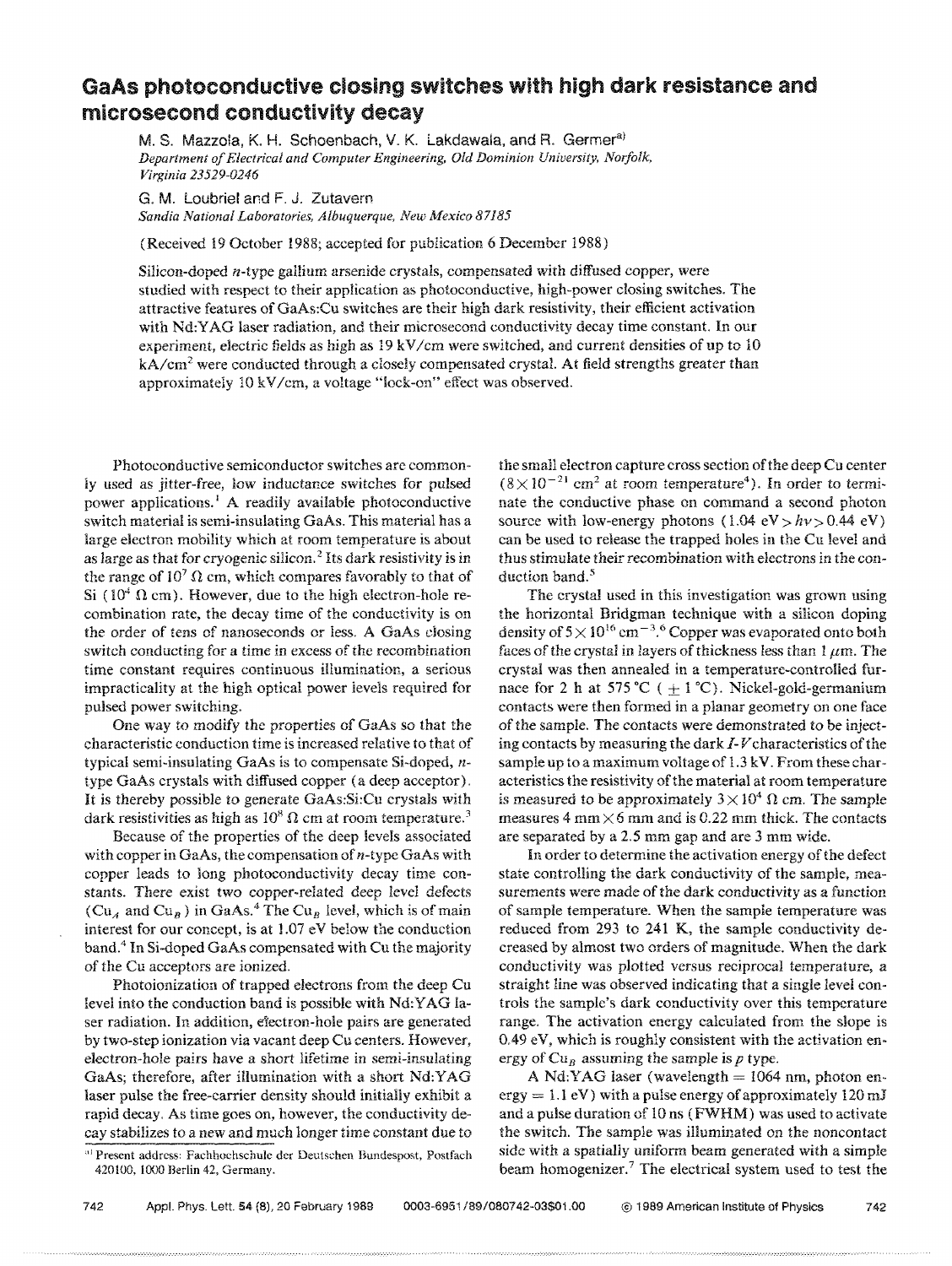switching characteristics of the crystal consisted of a 50  $\Omega$ pulse-forming line (PFL), with a two-way transit time of 160 ns, in series with a load and the GaAs switch. The PFL is pulse charged by a Marx bank to peak voltages ranging from 1.5 to about 5 kV.

Figure 1 demonstrates a typical switching event for peak fields less than about 10 kV /cm. Upon application of the laser pulse (the beginning of the pulse is indicated by the arrow), the current rapidly rises to 55 A and then decays to a long-time constant "tail current," which after 160 ns has settled to 25 A. This represents an approximate tail current density of  $3.7 \text{ kA/cm}^2$ . This current density was achieved with a total illumination energy on the active area of the sample (the interelectrode region) of approximately 4 *mI.*  Of this only a small fraction was actually absorbed (i.e., in the 1 % range) due to the large absorption length of GaAs at this wavelength. Thus, much larger currents could have been conducted (subject to limitations imposed by the contacts) for the same laser energy had we used a thicker sample.

Other experiments conducted with similar samples at lower voltages indicate the time constant for the tail current to be in the tens of microseconds. 8 The observed temporal photo response of this compensated GaAs:Si:Cu crystal is in agreement with the results of rate equation calculations where all the processes which lead to the population and depopulation of the various deep levels are considered.<sup>9</sup> The approximate conductivity of the sample on the "tail" of the photoresponse was 1 ( $\Omega$  cm)<sup>-1</sup>, which falls within the range calculated for the sample  $[0.5-6 (\Omega \text{ cm})^{-1}]$  given the uncertainties in the laser photon flux and the deep level configuration of the sample.

As the peak field is increased above  $10 \, \text{kV/cm}$ , however, a different effect is observed. At these fields the sample typically goes into "lock-on," a state that is typified not by a slowly decaying conductivity, as in the tail current, but by a constant voltage, as in a Zener diode. Our experiments indicate a lock-on voltage of 1.2 kV for this sample, which corresponds to an average field of 4.8 kV/cm. Lock-on has been observed in other semi-insulating GaAs materials and InP at fields comparable to that observed here.<sup>7,10</sup> Lock-on is believed to be associated with the formation of stable spacecharge domains created by the negative differential conductivity observed at high fields in GaAs (the Gunn effect).<sup>10</sup>



FIG. L Sample current vs time (note that the collapse of the current after 160 ns is due to the end of the transmission line voltage pulse).

.,. >,., ••• ;0.' •••••••••••••.• ..-. •••••••••••.•••.• -. - ••••• ~., •• , ••.• -; .-.-' •.•.•. -;.; •••••• -; •••• :.:.:;;.:o:.: •.• : •••••••••• ~.:.:.:.~.:.~.:.;o:.: •.• ; •.•••.•• -; •• ' •..•. ·.·.·.··.v.



FIG. 2. Peak voltage vs tail/lock-on current. Open circles represent data measured with a low-voltage 50  $\Omega$  apparatus, while closed symbols represent data obtained with the higher voltage 50  $\Omega$  apparatus described in the paper.

Figure 2 is a plot of the peak charging voltage of the PFL versus the "steady state" current through the sample after the laser has initiated conductivity. Open circles indicate data measured with a slightly different low-voltage 50  $\Omega$  apparatus. The graph demonstrates that two regimes can be differentiated by their unique voltage-current characteristics. The tail current data are correlated with a straight line of small intercept. This is to be expected as the mechanism involved produces persistent conductivity; therefore, the *V-I*  curve should be a straight line with zero intercept and a slope equal to the total resistance of the circuit, Lock-on represents constant voltage operation,<sup>7</sup> thus the  $V-I$  curve should break to a new line, at the higher peak voltages, that has an intercept on the voltage axis equal to the lock-on voltage of the sample.

The experimental results demonstrate that compensated GaAs:Si:Cu, if used as a photoconductive closing switch, can be activated with Nd:YAG laser radiation at  $1.06 \mu m$ . The decay time of the conductivity is, after an initial drop with a  $1/e$  time of about 30 ns, in the range of tens of microseconds. Thus a GaAs:Si:Cu switch has a conductivity decay time constant comparable to that achieved with bulk silicon dosing switches, but with the advantages of using GaAs, such as high dark resistivity and high electron mobility. The parameters at which this device was tested (kV /cm and kA/  $cm<sup>2</sup>$ ) demonstrate that GaAs:Si:Cu can be operated at levels typically found in pulsed power circuits switched with bulk semiconductors.

The authors would like to acknowledge S. T. Ko, M. W, O'Malley, and J. Wigginton for their contributions to this work. This work was supported by the Strategic Defense Initiative Organization/Innovative Science and Technology and managed by the Office of Naval Research under contract No. NOOO-14-86-k-560. The program monitor for this project is G. Roy. Sandia National Laboratories are supported by the US. Department of Energy under contract No. DE-AC04-76-DPOO789.

'Chi H. Lee, ed., *Picosecond Optoelectronic Devices* (Academic, Orlando, 1984), p. 374.